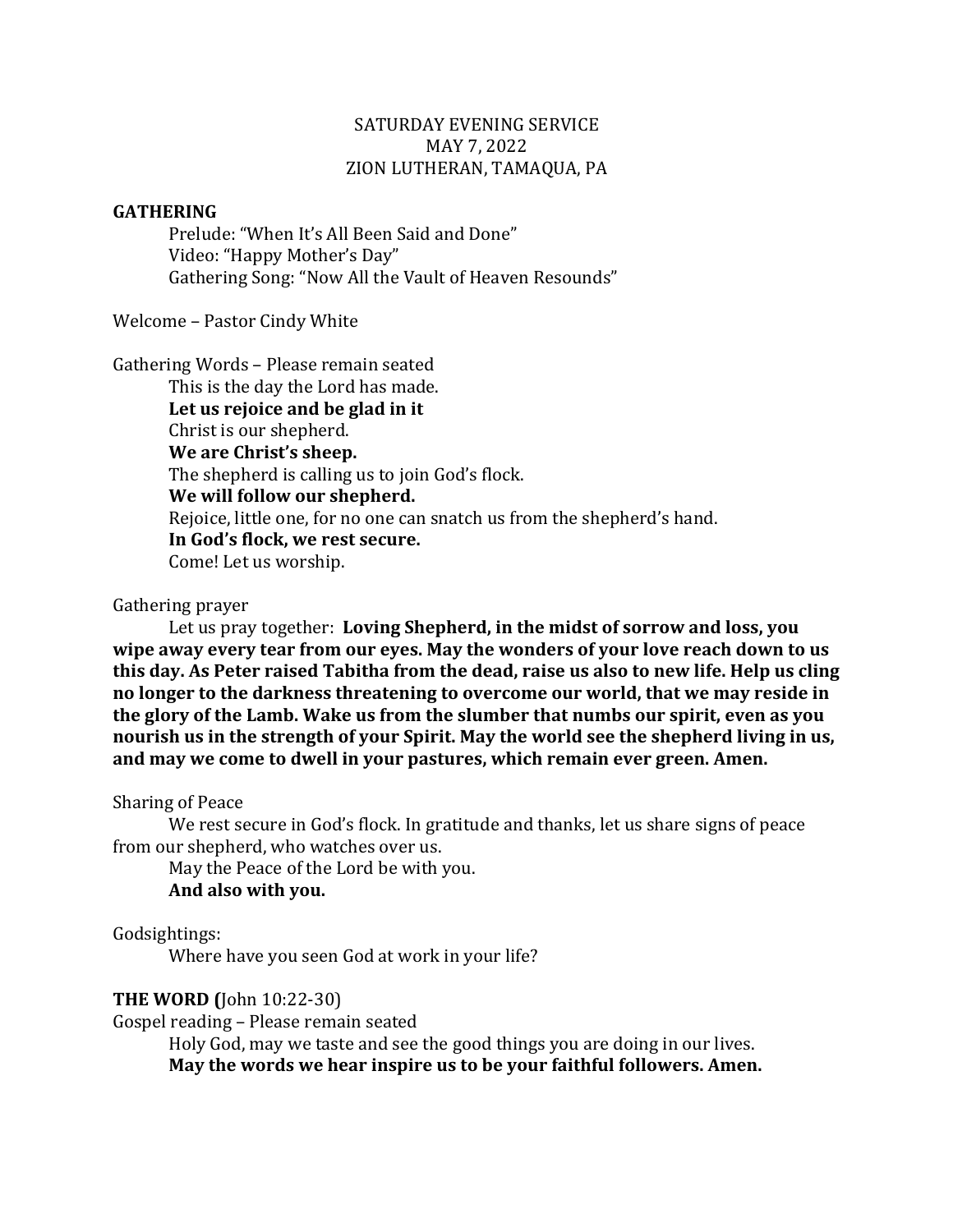A reading from John: Then came the Festival of Dedication at Jerusalem. It was winter, and Jesus was in the temple courts walking in Solomon's Colonnade. The Jews who were there gathered around him, saying, "How long will you keep us in suspense? If you are the Messiah, tell us plainly."

Jesus answered, "I did tell you, but you do not believe. The works I do in my Father's name testify about me, but you do not believe because you are not my sheep. My sheep listen to my voice; I know them, and they follow me. I give them eternal life, and they shall never perish; no one will snatch them out of my hand. My Father, who has given them to me, is greater than all; no one can snatch them out of my Father's hand. I and the Father are one."

The Word of Our Lord **Thanks be to God!** 

Today's message - Pastor Cindy White

Praise song – "Shepherd Me, O God" – Marty Hagen

## **Praise & Prayer**

The Offering Moment

Let us pray: Loving Shepherd, we thank you for your tender care. Everything we have comes the goodness of your love. Receive the gifts we return to you now, that sheep in other flocks may come to know you and discover that you are the one who lays down your life for the flock. Amen.

Prayers of the People

*Note: Pastor White will ask for prayer requests at the start of this evening's service. Worshipers are also invited to add their own prayers.* 

The Lord's Prayer – Spoken

### A Prayer for the World

Let us pray together for world peace: **Lord Jesus, You came that the world might** know the peace that You have experienced with the Father eternally. Yet, You taught us that in this life there will be wars and rumors of wars. Nations will rise against nations as violence works itself out in the world. However, through You, the world **may be saved. O Lord, send Your spirit into the hearts of all men, that the world** might know true peace through Your abundant mercy. Amen.

# **The sending**

Sending song: "When It's All Been Said and Done" – Robin Mark